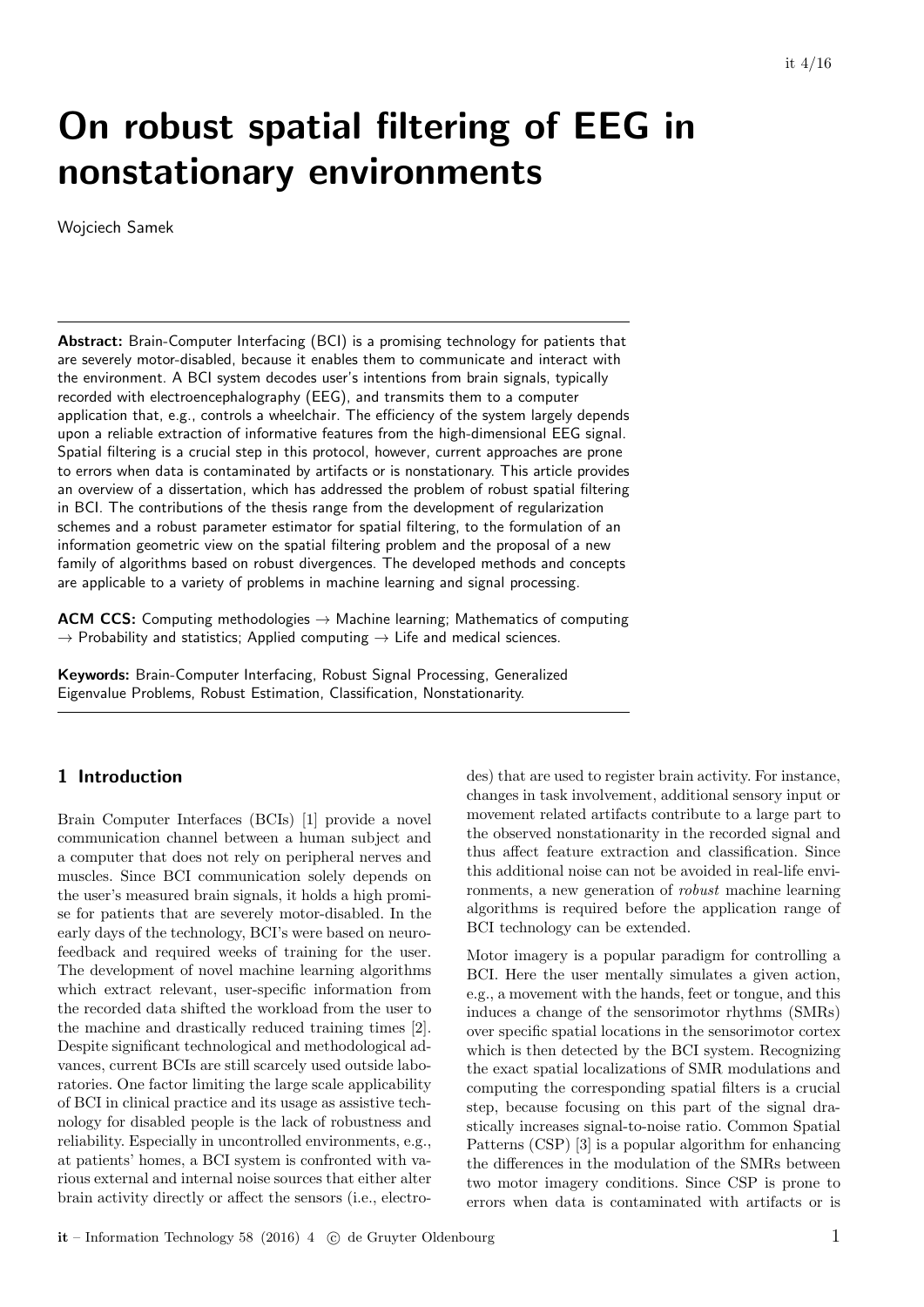nonstationary, the next section presents novel approaches to robust spatial filtering in BCI.

## 2 Spatial Filtering in BCI

The relation between neural sources  $s \in \mathbb{R}^D$  and the EEG signal recorded at the scalp  $x \in \mathbb{R}^D$  can be modelled as a noisy linear mixture

$$
x(t) = As(t) + n(t),
$$
\n(1)

where  $A \in \mathbb{R}^{D \times D}$  is the matrix mapping the activity of each source to the electrode space, and  $n$  is a noise term. Spatial filtering algorithms [4] aim to estimate the time-courses of particular sources  $\hat{s}(t) \in \mathbb{R}^d$  by projecting the signal  $x(t)$  linearly onto a set of  $d < D$  spatial filters  $W \in \mathbb{R}^{D \times d}$ . In the case of motor imagery based BCIs spatial filtering increases the signal-to-noise ratio and thus simplifies the classification problem, because it shifts the focus towards sources modulating the SMRs.

The CSP algorithm computes spatial filters  $w$  by maximizing or minimizing the Rayleigh quotient

$$
R(w) = \frac{w^{\top} \Sigma_1 w}{w^{\top} \Sigma_2 w},
$$
\n(2)

where  $\Sigma_1$  and  $\Sigma_2$  are the average covariance matrices of two motor imagery classes. One major source of error in the computation of the filters results from the difficulty in proper estimating the class covariance matrices, especially when data is scarce, high-dimensional and contaminated with artifacts. Another problem is that CSP only considers the average variances, while ignoring the within-class variability and nonstationarity of the signal.

#### 2.1 Regularization Towards Stationarity

The CSP method can be regularized by adding a penalty term  $P(w)$  to the denominator of the Rayleigh quotient. This leads to an objective function which maximizes the variance ratio between classes and at the same time aims to minimize the penalty term. If  $P(w)$  is a quadratic form, i.e.,  $P(w) = w^{\top} \Delta w$  with positive definite matrix  $\Delta$ , then the resulting optimization problem can be solved very efficiently and has an unique solution. The within-class variability of features (i.e., variances) can be measured in terms of absolute differences between the feature in ith trial and the class average

$$
P(w) = \frac{1}{2n} \sum_{c=1}^{2} \sum_{i=1}^{n} |w^{\top} \Sigma_{c}^{i} w - w^{\top} \Sigma_{c} w|, \quad (3)
$$

Unfortunately, this measure is not a quadratic form, however, with a slight modification [5] one can approximate each term in the above penalty term as

$$
\left| w^{\top} \Sigma_c^i w - w^{\top} \Sigma_c w \right| \approx w^{\top} \mathcal{F} \left( \Sigma_c^i - \Sigma_c \right) w, \quad (4)
$$

where  $\mathcal F$  is an operator to make symmetric matrices be positive definite by flipping the sign of all negative eigenvalues. With this modified penalty term, the CSP algorithm is forced to extract more stationary features.

#### 2.2 Divergence Framework

The following theorem states that spatial filtering can be formulated as divergence optimization problem [6].

**Theorem:** Let  $W \in \mathbb{R}^{D \times d}$  be CSP filters and  $\Sigma_c$  the covariance matrix of class c. Let  $V^{\top} = \tilde{R}P \in \mathbb{R}^{d \times D}$  be decomposable into a whitening projection  $P \in \mathbb{R}^{D \times D}$  and a truncated orthogonal projection  $\tilde{R} \in \mathbb{R}^{d \times D}$ . Then

$$
span(W) = span(V^*)
$$
 (5)

with 
$$
V^* = \underset{V}{\text{argmax}} \tilde{D}_{kl} (V^{\top} \Sigma_1 V || V^{\top} \Sigma_2 V)
$$
 (6)

where  $\tilde{D}_{kl}(A \parallel B)$  denotes the symmetric Kullback-Leibler (KL) divergence between zero mean Gaussians with covariance matrices A and B, and span $(M)$  stands for the subspace spanned by the columns of M.

The theorem provides an information geometric view [7] on the CSP algorithm which opens the door for a whole family of novel spatial filtering algorithms. By a slight relaxation of the above objective and the use of alternative divergences, one can construct spatial filtering algorithms with new desirable properties. For instance, using beta divergence  $\tilde{D}_{\beta}$  instead of KL divergence results in a spatial filtering algorithm that is robust to artifacts in the data, because this particular divergence has the property to downweight outlier terms (i.e., artifactual trials) when maximizing the following objective

$$
\mathcal{L}_{\beta}(V) = \sum_{i} \tilde{\mathbf{D}}_{\beta} \left( \mathbf{V}^{\mathrm{T}} \Sigma_{1}^{i} \mathbf{V} \parallel \mathbf{V}^{\mathrm{T}} \Sigma_{2}^{i} \mathbf{V} \right) \tag{7}
$$

Several other divergence-based spatial filtering algorithms have been proposed and evaluated in [8]. See also [9] for a related max-min based approach.

#### 2.3 Parameter Estimation in Structured Data

Artefacts in the EEG may heavily bias the estimation of the class covariance matrices, and thus negatively affect the spatial filter computation. Many robust alternatives have been proposed to the sample covariance matrix estimator, however, none of them is specifically tailored to BCI data which have a particular structure. More precisely, BCI data consist of individual EEG samples which are grouped into larger units representing whole motor imagery trials. In many BCI systems covariance matrices are first estimated for each trial and then in the second step class averages are computed and provided as input to the CSP algorithm.

For this type of structured data robustness can be defined in two ways, namely with respect to the individual EEG samples or the sample groups (i.e., trials). Covariance matrix estimators proposed in the literature do not distinguish between both types of robustness, but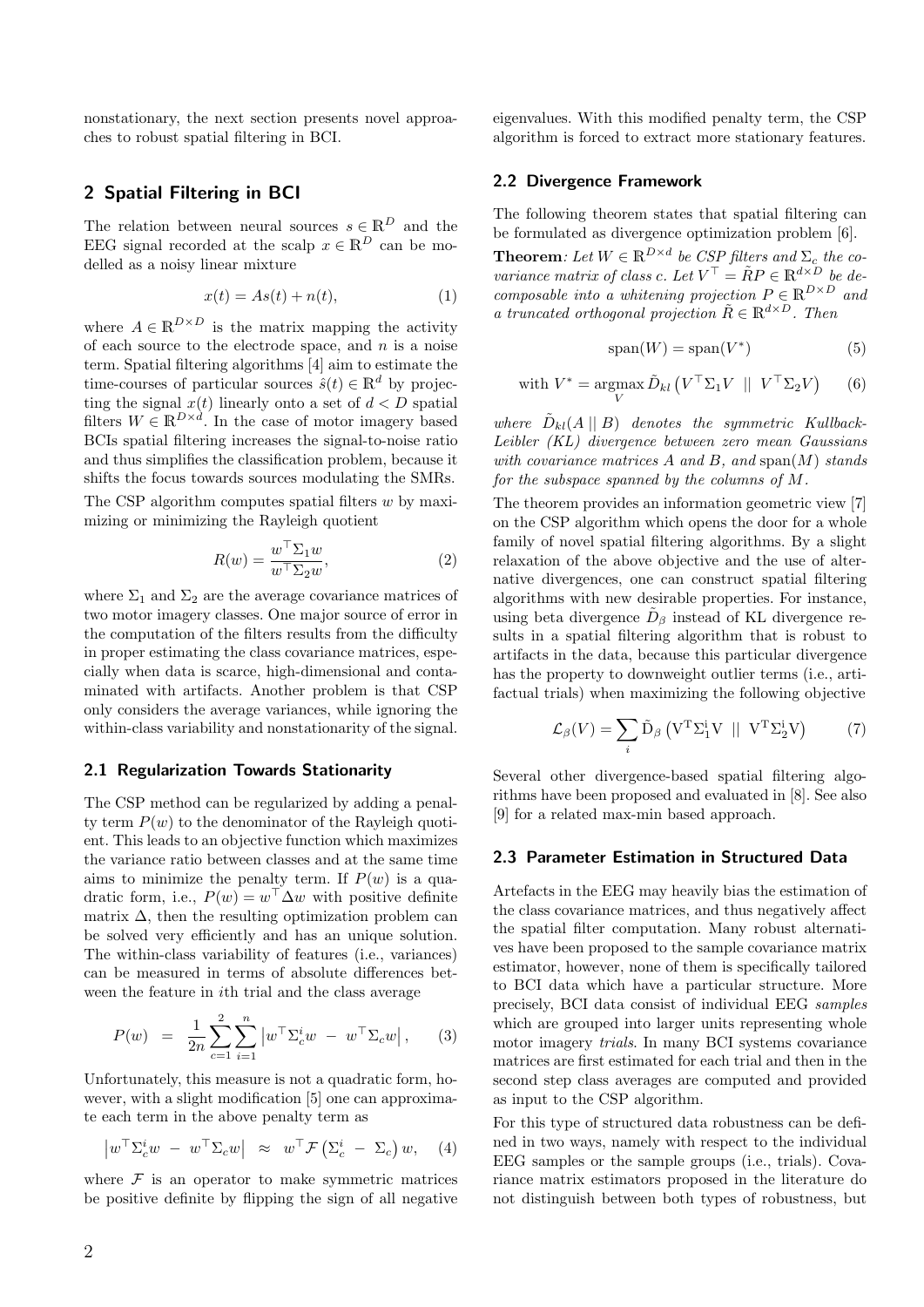take the sample-level view. In structured data, however, it may be advantageous to downweight outlier trials, rather than individual samples [10].

Parameter estimation can be regarded as a divergence minimization problem between the empirical distribution p and a given model  $q_{\theta}$  with parameter  $\theta$ , i.e.,

$$
\hat{\theta} = \underset{\theta}{\operatorname{argmin}} D(p \mid q_{\theta}). \tag{8}
$$

Using beta divergence for measuring the deviation of  $p$ from  $q_{\theta}$  results in a robust estimator that downweights the influence of outliers [11]. Sample-level robustness can be achieved in this case when using a zero mean Gaussian distribution model  $q_{\theta} = \mathcal{N}(0, \theta)$  with covariance matrix  $\theta$ . In order to obtain robustness on trial-level, one has to treat the trial-wise covariance matrices (more precisely, the scatter matrices  $S_i$ ) as samples of a Wishart distribution model  $q_{\theta} = \mathcal{W}(\nu, \theta)$ . The following iterative formula minimizes eq. 8 in this case

$$
\Sigma^{(k+1)} = \frac{\sum_{i=1}^{n} \psi_{\beta} \left( \ell \left( S_i; \Sigma^{(k)}, \nu \right) \right) S_i}{\nu \sum_{i=1}^{n} \psi_{\beta} \left( \ell \left( S_i; \Sigma^{(k)}, \nu \right) \right) - \gamma |\Sigma^{(k)}|^{\alpha}} \tag{9}
$$

where  $\ell$  is the log-likelihood function and

$$
\psi_{\beta}\left(\ell(S; \Sigma, \nu)\right) = |S|^{\frac{(\nu - D - 1)\beta}{2}} e^{-\text{tr}\left(\frac{\beta}{2}\Sigma^{-1}S\right)} \tag{10}
$$

is a factor downweighting the influence of outlier trials and  $\alpha$  and  $\gamma$  are constants. The robustly estimated covariance matrices can be used as input to CSP for computing spatial filters.

### 3 Experimental Evaluation

The proposed spatial filtering algorithms are evaluated on the Vital BCI [12] data set which contains EEG recordings from 80 healthy subjects performing motor imagery with the left hand, right hand or feet. The data set consists of a training (75 trials per class) and a test (150 trials per class) session. The signals are filtered in the frequency range 8-30 Hz with a 5th order Butterworth filter and the time segment from 750 to 3500 ms after the trial start is used for feature extraction. Free parameters are selected using cross-validation.

The scatter plots in Figure 1 compare the error rates of CSP (x-axis) and the proposed methods (y-axis). Each circle represents a subject. The plots show an overall reduction in error rate for the proposed spatial filtering methods. The performance gains are significant according to the one-sided Wilcoxon signed-rank test. Although not all subjects benefit from the additional robustness, some users show a remarkable error rate reduction. For instance, the decoding error of user *VPtbo* and VPkl drops from 48.6% to 22% and from 40.0% to 17.7%, respectively, when applying stationary CSP. Similar improvements can be observed for the other two methods. In total, up to ten subjects gain BCI control, i.e., the error rate becomes smaller than 30%, when using one of the proposed spatial filtering algorithms.



Figure 1: Scatter plots showing error rates of CSP (x-axis) and the proposed methods (y-axis). Each circle represents a subject and the p-value of the Wilcoxon signed rank test is displayed.

Figure 2 displays training (triangles) and test (circles) features extracted by CSP and stationary CSP from a particular subject. The colors represent the two motor imagery classes and the decision boundary is displayed as solid line. The features extracted by CSP show a significant drift between training and test session. Since CSP only considers the average variances, it does not penalize nonstationarities in the training data. Stationary CSP on the other hand takes into account the withinclass variability and thus extracts more stable features.



Figure 2: Comparison of training (triangles) and test (circles) features extracted by CSP and stationary CSP. Solid line is the decision boundary. CSP features significantly drift over time.

Figure 3 illustrates the robustness property of beta divergence CSP (a) and the robust covariance matrix estimator (b). The activation pattern in (a) clearly shows that the spatial filter computed with CSP does not focus on motor imagery related activity, but on artifacts in the left frontal electrode. Using beta divergence reduces the influence of these artifacts and allows one to extract a textbook-like right hand motor imagery activation pattern. The trial-wise weights  $\psi_{\beta}$  of the proposed estimator are displayed in (b). The estimator automatically identifies the artifactual trial as outlier and reduces it's influence by assigning it a weight close to zero.

#### 4 Discussion

This work presented novel concepts and methods to improve BCI robustness and to alleviate the nonstationarity problem which is one of the main challenges preven-